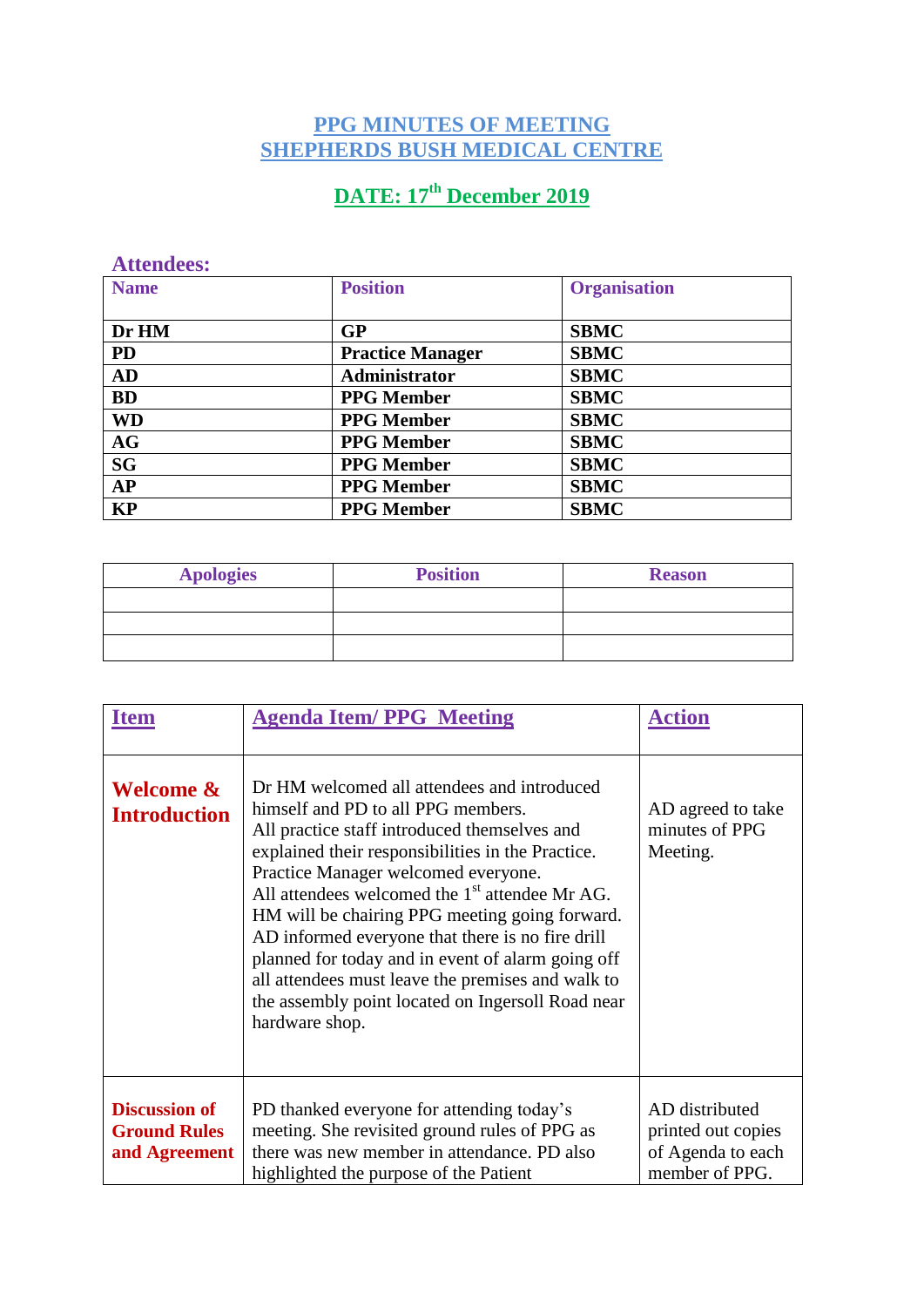|                  | Participation Group (PPG) and how it can help                                                            |  |
|------------------|----------------------------------------------------------------------------------------------------------|--|
|                  | improve services provided by the practice.                                                               |  |
|                  | PD introduced today's agenda.                                                                            |  |
|                  | PD updated members about promoting online                                                                |  |
| <b>Update on</b> | access for the surgery.                                                                                  |  |
| <b>ONLINE</b>    | The practice is taking a part in the project which is                                                    |  |
| <b>Services</b>  | aiming in easing off appointments. 80%                                                                   |  |
|                  | appointments will be available to book online.                                                           |  |
|                  | There will be number of online consultations                                                             |  |
|                  | available with GP's.                                                                                     |  |
|                  | Elderly patients are given access to online services                                                     |  |
|                  | by linking their account with family member's                                                            |  |
|                  | records who is caring for them.                                                                          |  |
|                  | PD informed PPG members that Hammersmith                                                                 |  |
|                  | and Fulham borough has the highest use of online                                                         |  |
|                  | services in London. 8 out to 10 appointments are                                                         |  |
|                  | available for booking online.                                                                            |  |
|                  | We can be proud that we are contributing to the                                                          |  |
|                  | success.                                                                                                 |  |
|                  |                                                                                                          |  |
|                  |                                                                                                          |  |
| <b>ACCESS TO</b> | Of note PD also reminded that Emergency                                                                  |  |
| <b>EMERGENCY</b> | appointments will be still available to book over                                                        |  |
| <b>APPOINTME</b> | the telephone. As per Triage guidance                                                                    |  |
| <b>NTS</b>       | Receptionist will have to ask few question about                                                         |  |
|                  | patient's problem/ condition; the time frame and                                                         |  |
|                  | severity of the issue; to be able to appropriately                                                       |  |
|                  | sign post the patient.                                                                                   |  |
|                  | On the weekends and during the week days after                                                           |  |
|                  | 6:30PM patient can attend GP HUB Extended                                                                |  |
|                  | hours service run in The Cassidy Practice,<br>Parkview Centres for Health.                               |  |
|                  |                                                                                                          |  |
|                  |                                                                                                          |  |
|                  | PD informed PPG members that we have acted on                                                            |  |
| <b>Update on</b> | PPG's suggestions in the last meeting to re-sent an                                                      |  |
| <b>DNA's</b>     | appointment reminder messages on the day to                                                              |  |
|                  | patients. Since then 20% drop in DNA's is                                                                |  |
|                  | observed.                                                                                                |  |
|                  |                                                                                                          |  |
|                  |                                                                                                          |  |
|                  |                                                                                                          |  |
| <b>CQC VISIT</b> | PD proudly updated PPG Members that we have                                                              |  |
|                  | received outcome of CQC inspection carried out<br>in October 2019 which was published on 9 <sup>th</sup> |  |
| <b>OUTCOME</b>   | December 2019 and Shepherds Bush Medical                                                                 |  |
|                  | Centre has received "GOOD" rating.                                                                       |  |
|                  |                                                                                                          |  |
|                  |                                                                                                          |  |